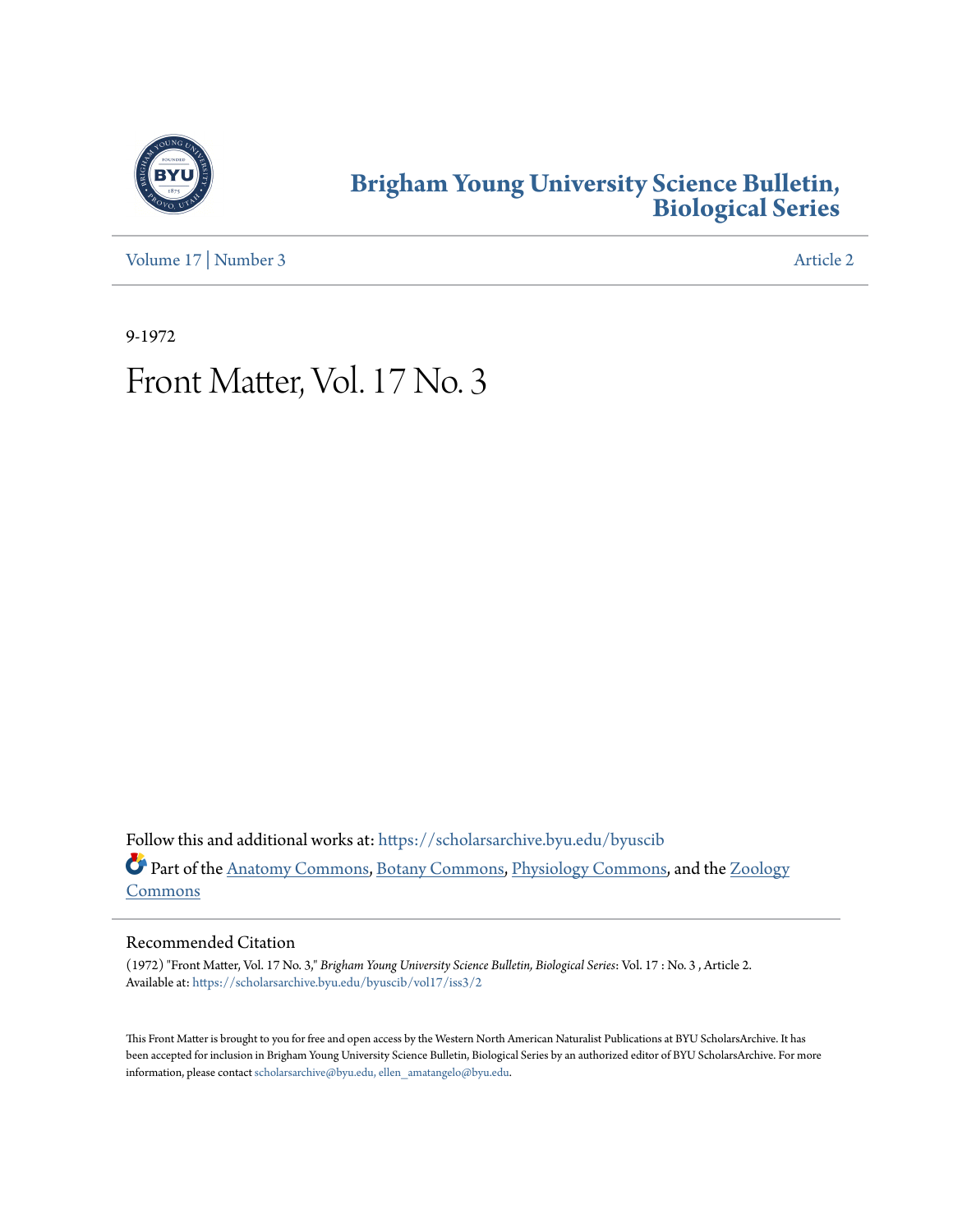$5-NH$   $PL_y$ 

Brigham Young University Science Bulletin MUS. COMP. ZOOL.

LIBRARY

JAN 5 <sup>1973</sup>

**HARVARD UNIVERSITY** 

# LAELAPID MITES (LAELAPIDAE: LAELAPINAE) OF VENEZUELA

by Deane P. Furman



BIOLOGICAL SERIES — VOLUME XVII, NUMBER <sup>3</sup> SEPTEMBER 1972